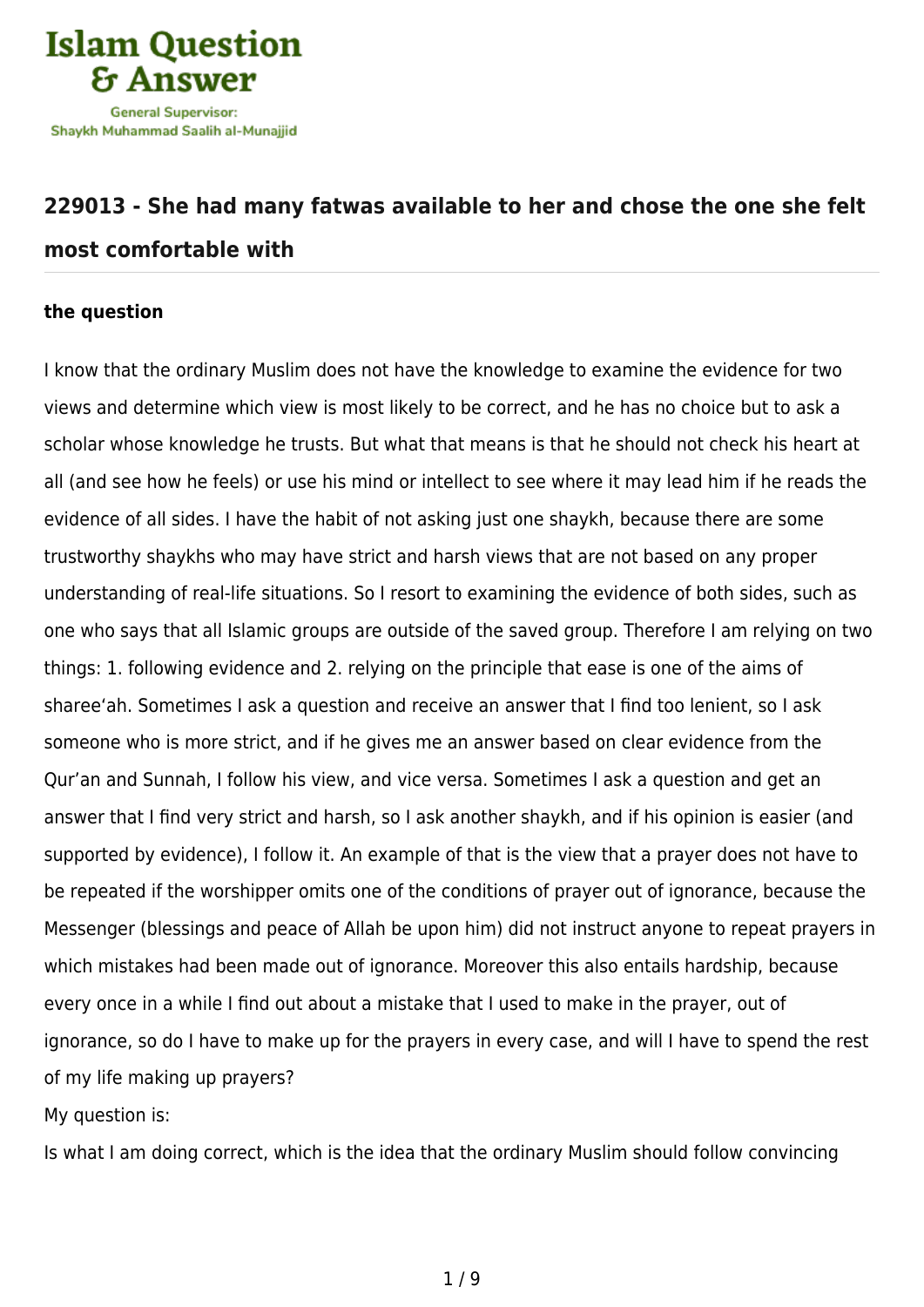

Shavkh Muhammad Saalih al-Munaiiid

evidence if he has some doubts about some fatwa that he has been given, and he should keep away from fatwas that are clearly very strict, because ease is one of the aims of sharee'ah? To explain further, the examples I gave above about the choice of view that I follow is because there is hardship in the opposite view, are as follows: not repeating prayer because of having omitted one of its prerequisites out of ignorance; not regarding as a disbeliever one who listens to people mocking the religion when he does not approve of their actions; and covering the feet with the socks when praying, without making the abayah long enough to cover the feet, so that I can move more easily.

## **Detailed answer**

Praise be to Allah.

Firstly:

The danger that all people must avoid – whether they are scholars or ordinary Muslims – is choosing on the basis of whims and desires and that which suits their wishes, and deliberately choosing fatwas on the basis of which the Muslim may be trying to break free from all restrictions and be excused from all obligations, or from obligations that are contrary to his own desires, or that are difficult for him to do, even if there is only the slightest hint of difficulty. That is because his nafs (self) is inclined towards evil, and it seeks and desires it.

Anyone who is like this is in grave danger, because the likely outcome for such a person is that he is going to free himself from the commands and prohibitions ordained in sharee'ah, because the desires of the nafs know no limits. Therefore if whims and desires become the standard that governs his choice of fatwas, then in that case he will start finding legitimate reasons to follow his whims and desires, at which point it will become difficult to treat the problem and find a remedy. Allah, may He be exalted, says (interpretation of the meaning):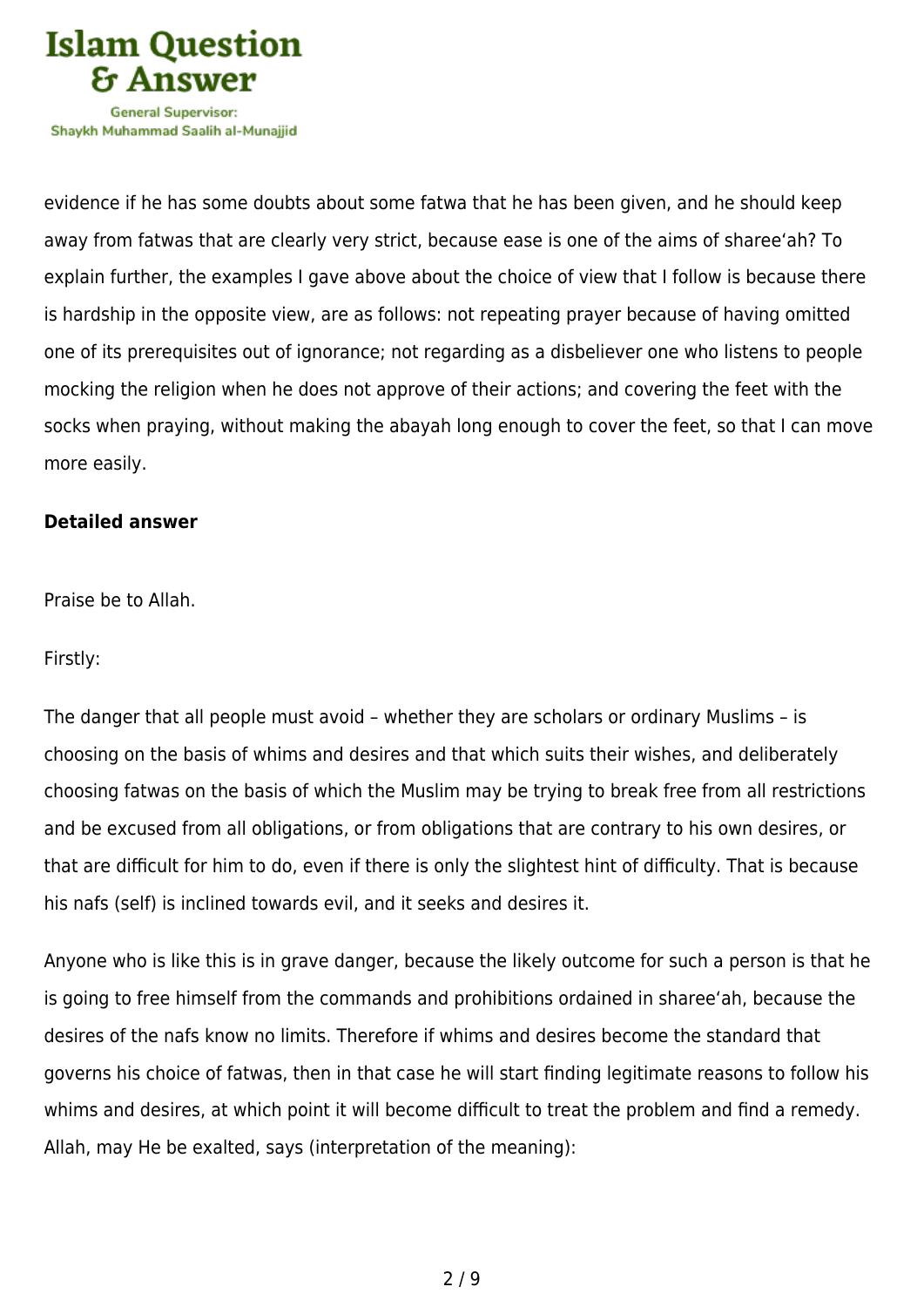

"And I free not myself (from the blame). Verily, the (human) self is inclined to evil, except when my Lord bestows His Mercy (upon whom He wills). Verily, my Lord is Oft-Forgiving, Most Merciful"

[Yoosuf 12:53]

"and follow not your desire for it will mislead you from the Path of Allah"

[Saad 38:26]

"But as for him who feared standing before his Lord, and restrained himself from impure evil desires, and lusts,

Verily, Paradise will be his abode"

[an-Naazi'aat 79:40-41].

Ibn Qayyim al-Jawziyyah (may Allah have mercy on him) said:

It is not permissible for the mufti to choose whatever view or opinion he likes without examining which view has the stronger evidence or without paying attention to examining the evidence and, rather, to be content, when choosing a view, with the mere fact that this was the view of some imam or was the view adopted by a certain group, and thus he chooses whatever he wants of options and views, so that whenever he sees a view that is in harmony with what he wants and which suits him, he chooses it, so that what he wants and what suits him becomes the criterion, on the basis of which he regards one view as more likely to be correct than others. This is haraam according to the consensus of the ummah.

This is like what was narrated by al-Qaadi Abu'l-Waleed al-Baaji from one of the people of his time – who set himself up to issue fatwas: he used to say: What I promise my friend is that if he asks me for a ruling or a fatwa, I will choose for him the view of some mufti that suits him.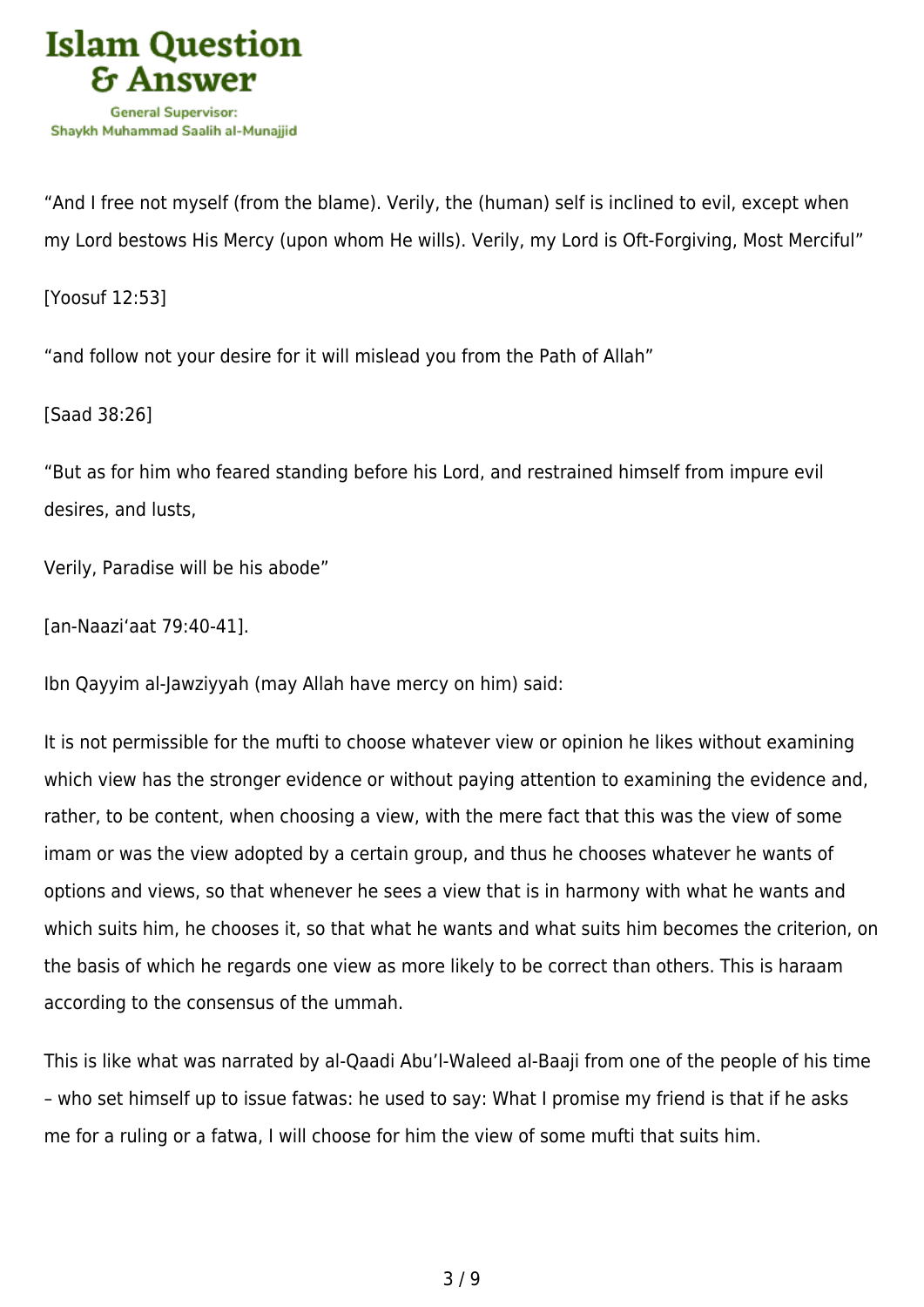

Shavkh Muhammad Saalih al-Munaiiid

He [Abu'l-Waleed] said: Someone I trust told me that he had an issue and wanted a fatwa concerning it [asking on behalf of someone else], so some of the muftis gave him a fatwa that could be harmful to him, and the man concerned was absent. When he came, he asked them himself, and they said: We did not know that this fatwa was for you. So they gave him another fatwa that suited him. He said: There is consensus among the Muslim scholars, those whose views are counted with regard to consensus, that (choosing what suits one) is not permissible. Maalik (may Allah have mercy on him) said, concerning the difference of opinion among the Sahaabah (may Allah be pleased with them): Some of them got it wrong and some of them got it right, so you have to examine their views and figure out the right answer.

To sum up, it is not permissible to choose views or issue a verdict concerning a religious issue on the basis of whims and desires, choosing on the basis of what you prefer and what suits you, so that a person chooses the view that suits him or suits the view of the one whom he wants to appease, then he adopts it, gives verdicts on that basis, rules in accordance with it, and rules against his enemy and gives him a verdict to the opposite effect. This is the worst of evildoing and the greatest of major sins. And Allah is the One Whose help we seek.

End quote from I'laam al-Muwaqqi'een (4/162)

This idea was referred to in the books of the scholars under the heading of: the prohibition on seeking out concessions, because seeking here is deliberate, i.e., one is actively looking for concessions, motivated by whims and desires, for the purpose of finding a way and being able to go along with one's desires, and trying to free oneself from the rulings. This is what is not allowed and is prohibited.

Sulaymaan at-Taymi said:

If you were to adopt the concessions and odd verdicts of every scholar, you would end up behaving in the most evil manner.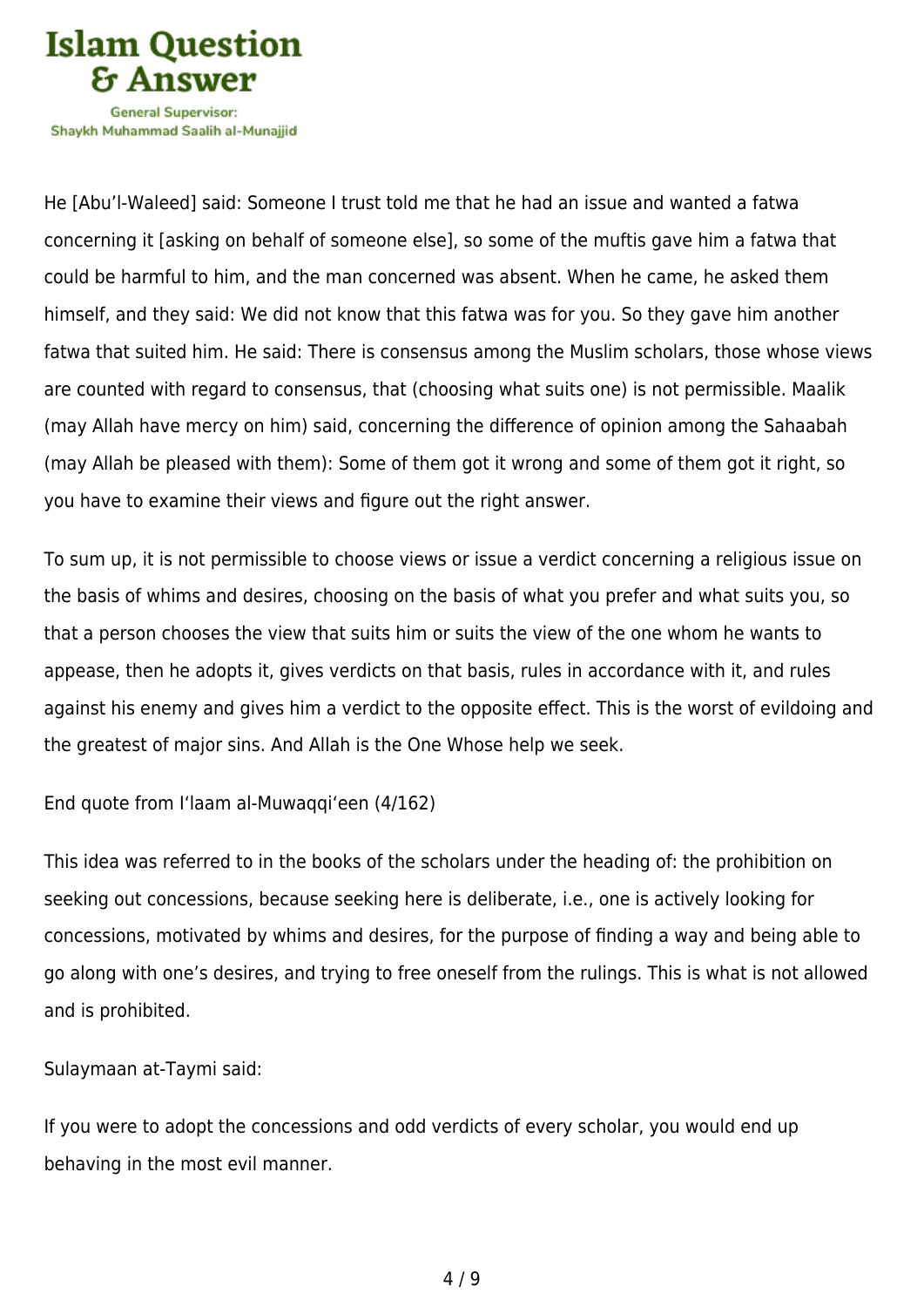

Abu 'Umar ibn 'Abd al-Barr commented on that as follows:

This is consensus, and I do not know of any difference of opinion. Praise be to Allah.

End quote from Jaami' Bayaan al-'Ilm wa Fadlihi (2/927)

Imam an-Nawawi (may Allah have mercy on him) was asked:

Is it permissible for one who is following a particular madhhab to follow a different madhhab concerning some issues when doing so may be more beneficial for him, or to seek out concessions?

He replied:

It is not permissible to seek out concessions.

End quote from Fataawa an-Nawawi (p. 235)

Imam ash-Shaatibi (may Allah have mercy on him) said:

If the accountable person were to seek out the concessions given by various madhhabs concerning any issue he is faced with, and he were to seek out every view that suits his whims and desires, then he would be drifting away from the path of righteousness and would get carried away in following whims and desires, and he would be going against what is well-established by the Lawgiver, and he would be turning away from what is given precedence by the Lawgiver.

End quote from al-Muwaafaqaat (3/123)

## Secondly:

But if the ordinary Muslim examines the evidence presented by the mujtahid scholars and muftis, and takes into consideration the issue of extraordinary hardship to which one of the opinions may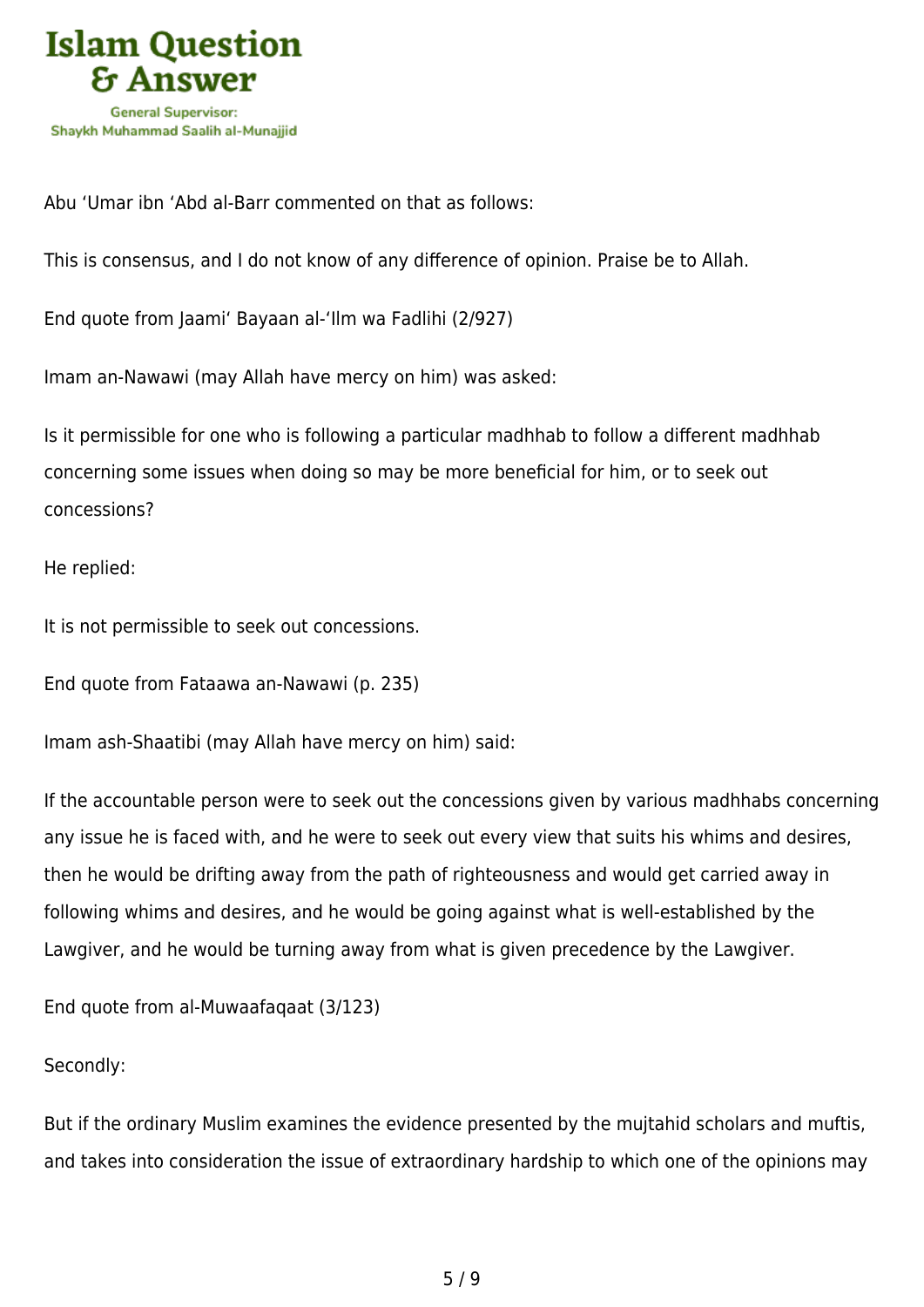

lead, then a particular conviction developed in him because of what he read of the comments and explanations given by the scholars, and because of their quoting a great deal of evidence to support some of their views, then in that case there is nothing wrong with him following the view of which he is convinced, within the guidelines mentioned above.

Moreover, in that case, there is nothing wrong with following what he chooses, even if it is the most lenient view, because he has not chosen the most lenient view on the basis of whims and desires. Rather he has chosen it within the framework of legitimate shar'i guidelines, and that is what he felt at ease with on the basis of convincing evidence and on the basis of thinking positively of Islamic laws and regulations, that it should not put undue and extraordinary hardship on people. He has not deliberately intended to seek out concessions or find a way of avoiding religious duties.

Rather we call upon ordinary Muslims to follow this path, and we do not prefer for the ordinary Muslim to follow the view of one who gives him fatwas and to accept whatever fatwas he hears from him. Rather we urge him to research, reflect and think, and to try to learn more about how to research shar'i matters and increase his knowledge of Islam. But he should do that on the basis of knowledge and with the help of the scholars, without trying to do research independently and come up with new views, or criticising the scholars and going against their opinions.

Imam an-Nawawi (may Allah have mercy on him) said:

If he sees different fatwas from two muftis, then there are five scenarios according to our companions:… The fifth scenario is that he should choose, and he may choose whatever view he wants. This is the most correct view according to Shaykh Abu Ishaaq ash-Shiraazi and al-Khateeb al-Baghdadi, and it was narrated by al-Mahaamili at the beginning of al-Majmoo' from most of our companions. It was also the view favoured by the author of ash-Shaamil in cases where one thinks equally well of both muftis. … What appears to be the case is that the fifth view is the most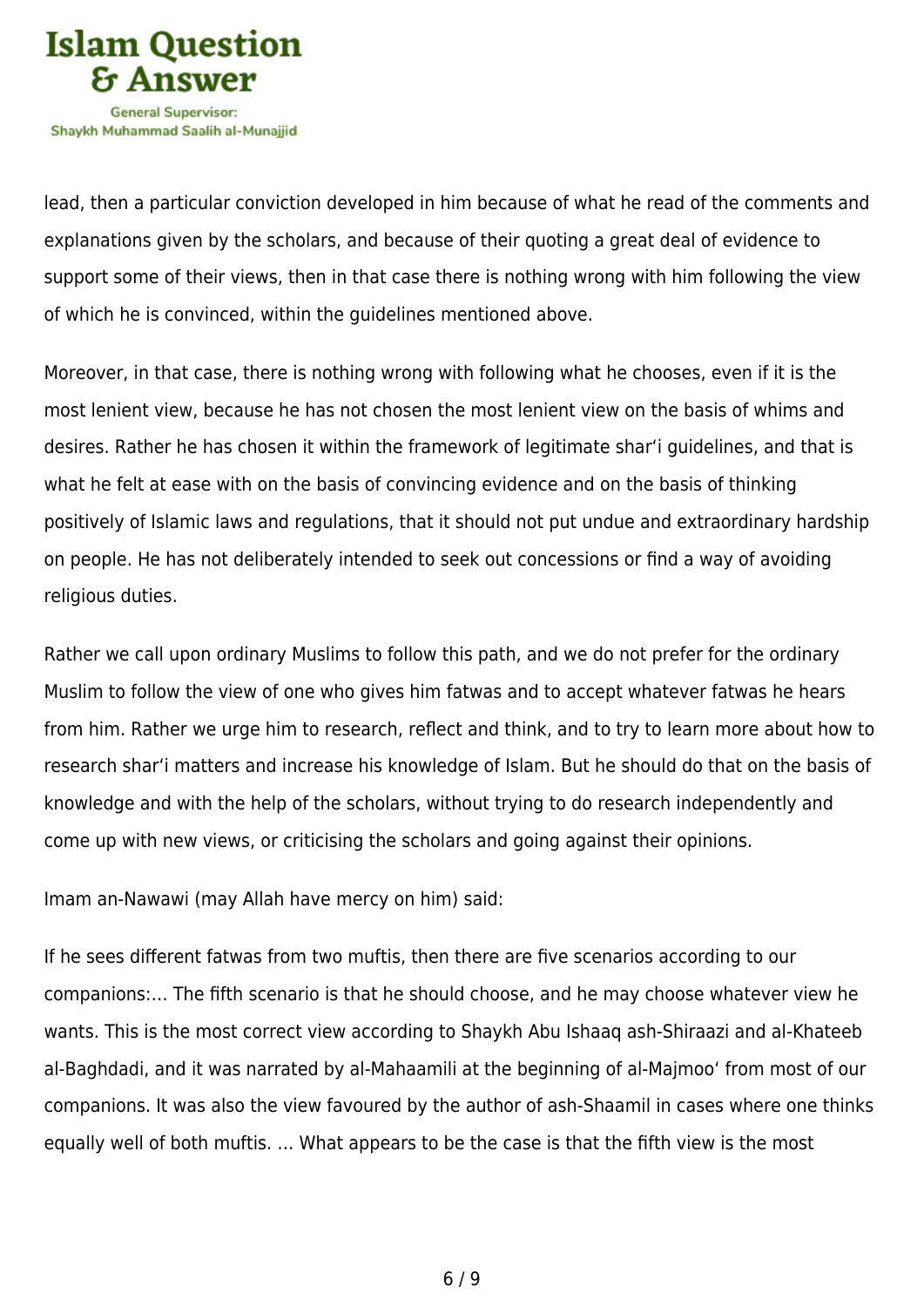

correct, because the ordinary Muslim is not qualified to engage in ijtihaad; rather what he must do is follow the view of a scholar who is qualified to engage in ijtihaad, and he has done that by following the view of whichever of them he chooses.

End quote from al-Majmoo' (1/56)

As it is the case that the scholars allowed the one who seeks a fatwa to follow the view of whoever he wants, provided that he is a faqeeh who is qualified to engage in ijtihaad, and that he does not follow his whims and desires, then it is more appropriate to say that it is permissible to follow the view which the ordinary Muslim feels comfortable following because of its strong evidence and because he is convinced of it.

The Shaafa'is narrated from al-'Allaamah Ibn Daqeeq al-'Eid that he regarded this type of choice between two muftis as permissible, provided that one feel at ease with following that particular view, and provided that he does not think that that person would be toying with the religion or being too lenient. The evidence for that condition is the hadith: "sin is that which wavers in your heart." This clearly indicates that with regard to that which wavers in your heart, doing it is a sin.

End quote from al-Bahr al-Muheet (8/377).

It says in al-Maswaddah fi Usool al-Fiqh (p. 518):

Even if it is permissible for the ordinary Muslim to follow the view of whomever he wants, what we understand from the statements of our companions and others is that it is not permissible to seek out concessions (and odd views) only. Ahmad narrated a similar view from the early generations and spoke of it. 'Abdullah ibn Ahmad narrated that his father said: I heard Yahya al-Qattaan say: if a man chose every concession so that he follows the scholars of Madinah with regard to listening to singing, and he follows the view of the scholars of Kufah with regard to nabeedh, and he follows the scholars of Makkah with regard to mut'ah (temporary marriage), he would end up becoming an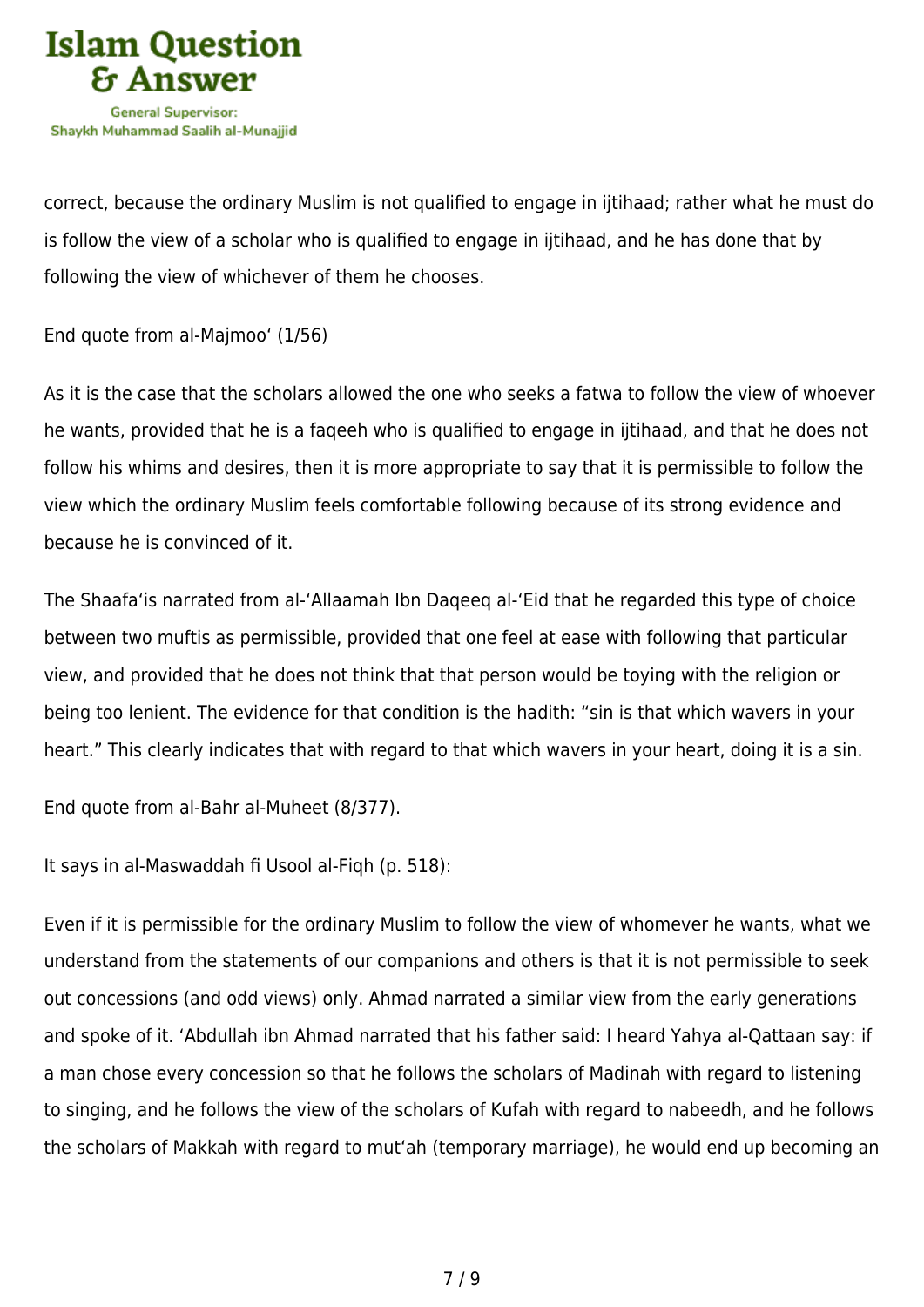

evildoer. End quote.

Moreover, the permissibility of following the easier view becomes clearer if the opposite view could cause a great deal of difficulty or extraordinary hardship, and there is no evidence for that view that is clear and unambiguous that the accountable person can see, or no proof reached him at all concerning this issue, or with regard to the proof and evidence of different views it is not possible to determine which view is more likely to be correct. If the accountable person has decided to check for himself and find out which view has stronger evidence, or if the various views are contradictory and he does not have any evidence to suggest that one view is stronger than another, then in that case there is no blame on him if he chooses one of the two views on the basis of which is easier, or on the basis of warding off hardship, because warding off hardship is an significant shar'i principle, and there are many shar'i texts that point to it in general terms.

For more information, please see the answer to question no. [223879](https://islamqa.com/ar/answers/)

You may also find more information in the following questions: [105721](https://islamqa.com/en/answers/105721), [148057](https://islamqa.com/ar/answers/) and [224164](https://islamqa.com/en/answers/224164)

We should point out here that the three issues that you mentioned in your question have been answered on our website:

In fatwa no. [193034](https://islamqa.com/en/answers/193034) we have explained that if a woman failed to cover her feet when praying, she does not have to make up previous prayers.

In fatwa no. [153367](https://islamqa.com/en/answers/153367) we explained that it is better for a woman to cover her feet with a long garment, but it is acceptable instead to cover her feet by wearing socks that cover the entire foot.

In fatwa no. [149104](https://islamqa.com/en/answers/149104) we explained that whoever listens to mockery of Islam and approves of it has fallen into apostasy. But in the case of one who listens to it but hates it in his heart, we have not come across any scholar who describes such a person as a disbeliever, even though he incurs sin if he is able to oppose it or denounce it but does not do so.